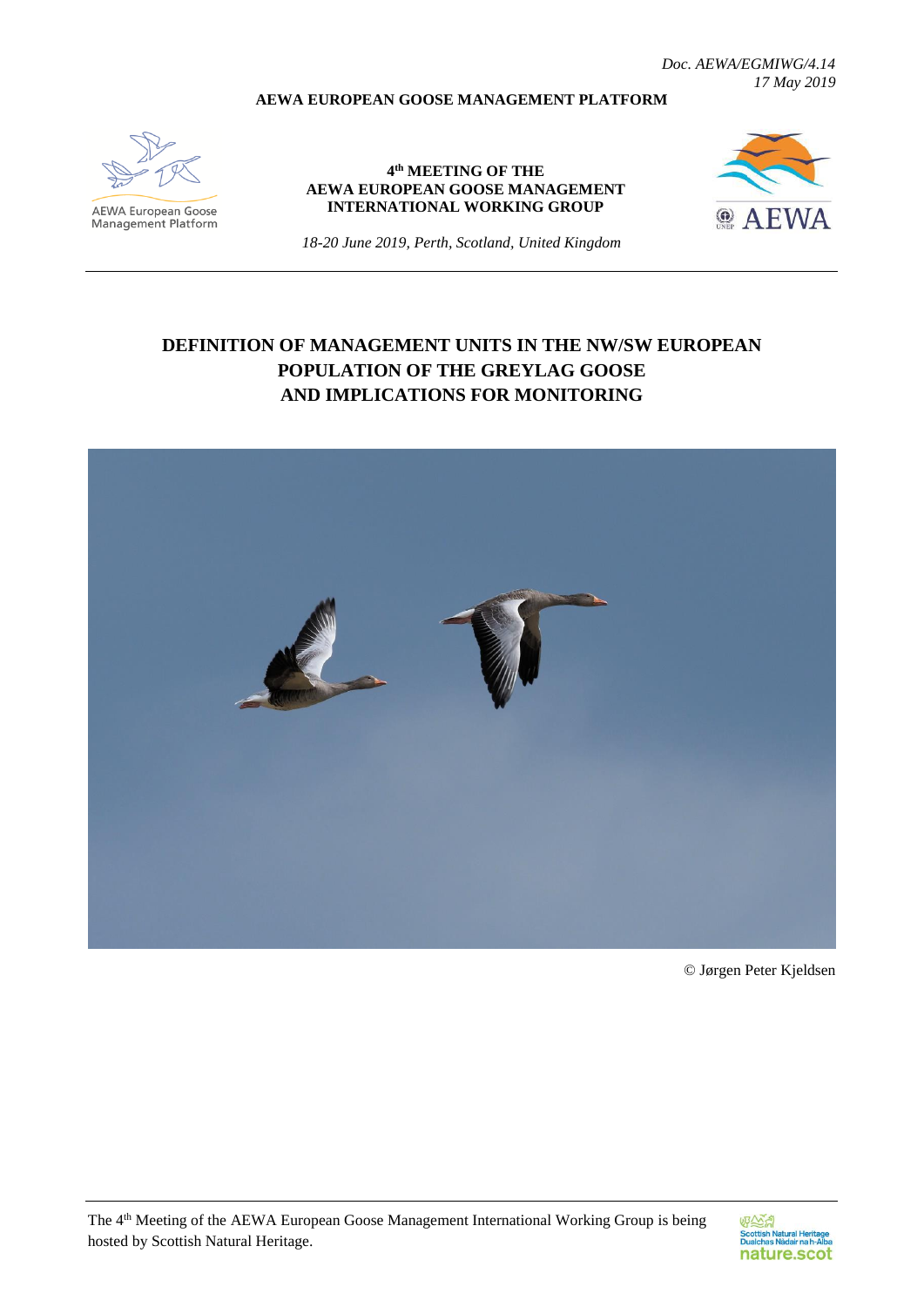### **1. Background**

Based on the decisions taken at the 2<sup>nd</sup> AEWA International Species Management Planning Workshop for the Barnacle Goose and the Greylag Goose (NW/SW Europe population) (Leeuwarden, the Netherlands, 19 June 2018) and according to the International Single Species Management Plan (ISSMP) for the NW/SW European Population of the Greylag Goose (*Anser anser*), adopted at the 7<sup>th</sup> Session of the Meeting of the Parties to AEWA (MOP7) in December 2018 in Durban, South Africa, the EGMP Data Centre and the International Modelling Consortium propose in this document biologically defined Management Units (MUs) for the Northwest/South-west European Population of the Greylag Goose, based on existing ringing/marking information.

The technical analysis has been conducted by the Office National de la Chasse et de la Faune Sauvage (ONCFS) in France, led by Dr Léo Bacon, with support from the EGMP Data Centre and several international partners. The analysis is based on neckbanding of breeding birds conducted in Norway, Sweden, Denmark, western Germany and the Netherlands and subsequent re-sightings from the range of the population (accessed from [www.geese.org\)](http://www.geese.org/).

The results have been written up in a scientific manuscript, accepted for publication in the journal Wildlife  $Biology<sup>1</sup>$ .

#### **2. Proposed Management Units**

1

The analysis proposes the definition of three MUs:

- **MU1:** Norwegian breeding birds migrating to wintering grounds in the Netherlands and Spain, using stopover sites in Denmark, Germany and France. Breeding birds in this MU do not show any exchange with breeding birds in MU2 during the breeding season.
- **MU2:** Swedish and Danish breeding birds, nowadays primarily wintering in the Netherlands, using stopover sites in Germany and, recently, increasingly wintering in Denmark and south Sweden.
- **MU3:** Dutch, Belgian and north-west German breeding geese which are primarily sedentary.

This proposal is in line with the preliminary MUs included in the Greylag Goose ISSMP but has now been confirmed with comprehensive data analysis.

The analysis, as well as previous publications also show that within the last 2-3 decades the migratory system has been changing in response to milder winters; hence an increasing proportion of geese remain in north-west Europe rather than migrating to Spain and France. Because of this dynamic situation the delineation of these MUs has to be considered within an adaptive process, and future studies will enable a refinement of the definition of MUs. It shall be noted that no data was available for analysis from Finland and north-east Germany.

### **3. Implications of the use of MUs on monitoring data requirements for assessments**

At the 2<sup>nd</sup> meeting of the International Modelling Consortium on 21-22 March 2019 (Kalø, Denmark), the implications for data requirements were evaluated, for an Adaptive Flyway Management Programme (AFMP) based on the three MUs, versus grouping MU1 and MU2, or managing the population as a whole. The basic variables needed for management are population size and offtake (harvest, culling, derogation shooting, egg destruction). Estimates of demographic variables, such as annual survival rates and productivity (percentage of juveniles in the population), as well as exchange rates between MUs would be important variables to include

<sup>1</sup> Bacon, L., Madsen, J., Jensen, G.H., de Vries, L., Follestad, A., Koffijberg, K., Kruckenberg, H., Loonen, M., Månsson, J., Nilsson, L., Voslamber, B. & Guillemain, M. 2019. Spatio-temporal distribution of greylag goose (*Anser anser*) resightings on the North-West / South-West European flyway: guidance for the delineation of transboundary management units. Wildlife Biology (accepted)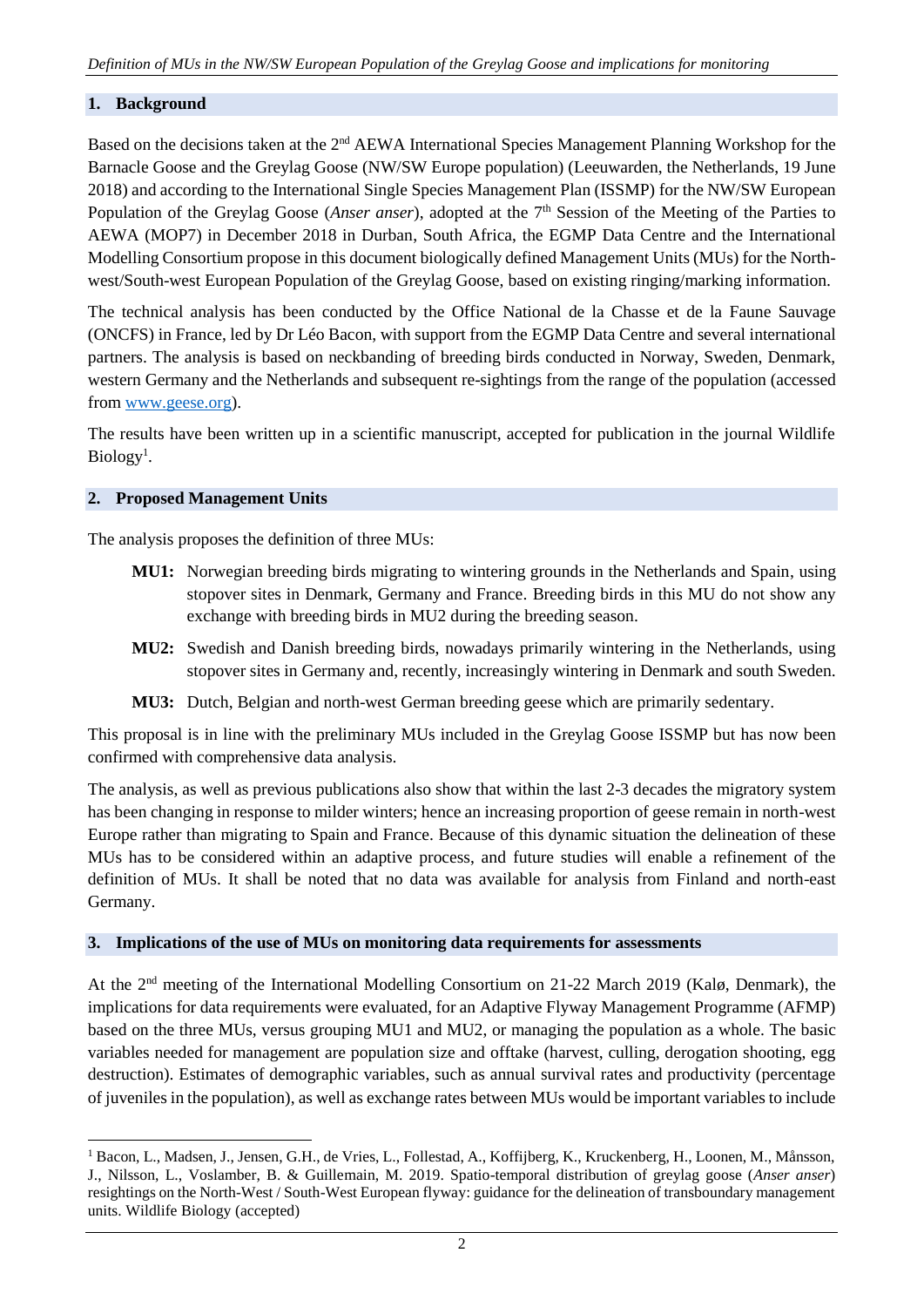in population models. Survival rates can be derived from Capture-Marking-Resighting (CMR) programs coordinated among the breeding Range States. Productivity can be assessed during summer counts (July), when juveniles are relatively easy to differentiate from adults; such counts will have to be coordinated among breeding Range States.

## **3.1. Use of three MUs (MU1, MU2, MU3)**

In the case the three MUs are used for the AFMP, it will be necessary to assess the population sizes of each MU on a regular basis, preferably at intervals of no longer than three years. Because birds from the three MUs mix in some of the wintering Range States, most pronounced in the Netherlands, it will be difficult to derive an estimate of the numbers belonging to each MU based on the existing mid-winter counts in each Range State, unless systematic marking (CMR) or tracking of geese is continued in each MU, so that it is possible to estimate the proportion of birds coming from each MU in each of the Range States. Since the various MU groups of geese may change their migratory behaviour, marking, re-sighting or tracking efforts will have to be maintained. The estimates could also be based on the existing mid-September counts performed in most countries, except for Norway and Finland. Using mid-September counts also requires a CMR program to estimate the numbers of geese originating from each MU.

An alternative way to derive a population size estimate for each MU is to count the post-breeding population size and the young (in July, or at least before onset of autumn migration) in each Range State. While this may be feasible in some countries (or already is in place in parts of MU3), it will require a major effort in countries like Norway and Sweden, unless an estimate can be based on a stratified random sampling. Common breeding bird censuses can be used as population indexes to follow trends in breeding bird populations and can potentially provide an interpolated total population size in years when total breeding bird population counts are not performed. However, it should be noted that the summer count not only includes breeding birds and their offspring, but also non-breeding geese (immatures and failed breeders). The proportion of non-breeding geese is not fixed but varies with the degree of density dependency in the population and therefore, the translation from summering numbers to breeding pairs is not straightforward.

To estimate the number of geese harvested or shot under derogation from each MU, the number of geese taken in each country needs to be known; if ringing is carried out in each breeding Range State, the relative contribution of the origin of shot geese from each country can be estimated. Furthermore, data on number of geese culled in summer or eggs destroyed is required. Furthermore, regardless of whether counts are conducted in mid-summer or mid-winter, it is necessary to know how much of the take (harvest + derogations) occurs prior to and after the anniversary date of the count. In this respect, a count in summer has advantages over winter, as it is after when culling takes place (during wing-moult) and prior to the hunting season. Mid-winter count in January is just before closure of most hunting seasons on 31 January.

# **3.2. Use of two MUs (MU1+MU2 merged and MU3)**

In the case of using two MUs, for MU3 a population size estimate can be derived from a post-breeding population count. For MU1+MU2, a population size estimate for the summer period can be derived from a total mid-winter count in all wintering Range States, subtracting the post-breeding population count in MU3 and adding the harvest in autumn (as above, requiring that the harvest can be segregated per MU and differentiated in time).

Information about harvest, derogation offtake, culling and egg destruction is required from each Range State.

Moreover, coverage of the mid-winter count will have to be extended, as it currently is likely to underestimate the total population size.

## **3.3. No use of MUs**

If no MUs are used for the AFMP, a population estimate can be derived from an extended mid-winter count performed in all wintering Range States.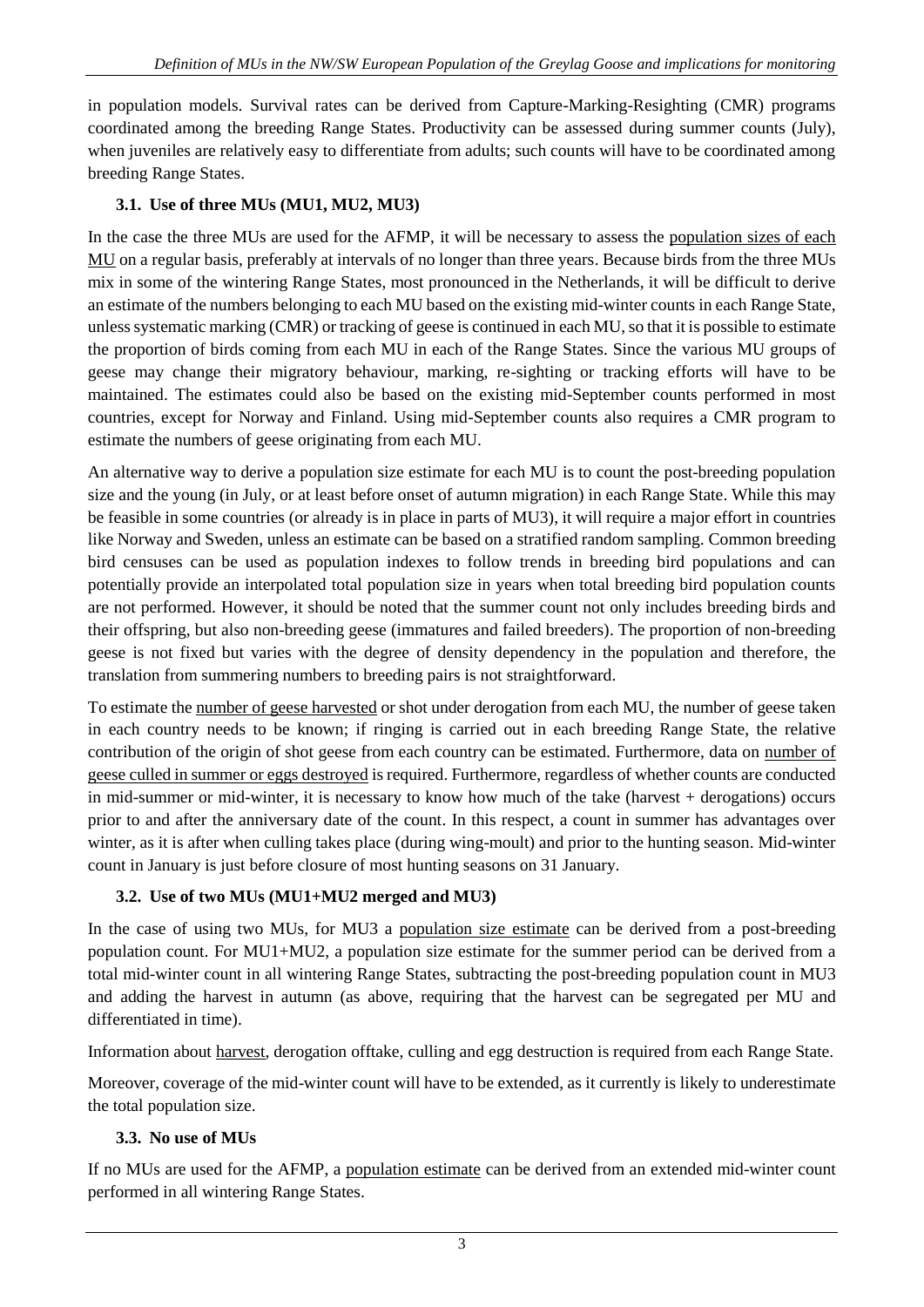Information about harvest, derogation offtake, culling and egg destruction is required from each Range State.

### **4. Advantages and disadvantages of managing at different MU levels**

As outlined above, managing on a MU basis comes at a cost regarding extra monitoring for a MU-based AFMP. A summary of the monitoring needs using MUs (either three or two) versus no MUs is presented in Table 1 below. In either case, a systematic national reporting of harvests and derogations with a seasonal resolution is required. If MUs are used, it is necessary to maintain an extended protocol for population size monitoring. An internationally coordinated CMR program can provide estimates of the proportion of geese from each MU present in the Range States at the time of population monitoring, the proportion of geese taken from each MU as well as data to estimate annual survival. Systematic summer counts of geese can provide alternative MU population estimates as well as productivity estimates.

If management objectives were similar for all three MUs, there would be no need for a MU approach. However, according to the ISSMP for the Greylag Goose as well as the outcomes of the discussions at the 2<sup>nd</sup> AEWA International Species Management Planning Workshop for the Barnacle Goose and the Greylag Goose (Leeuwarden, the Netherlands, 19 June 2018), management objectives differ to some degree. At least, three arguments for using MUs prevail:

First, according to both the CMS definition of Favourable Conservation Status (applicable to each AEWA listed populations) and the EU Birds Directive, Range States have the obligation, *inter alia*, to maintain the range of the population, which means that the Range States have to ensure that any management measures used do not negatively influence for example the migration by Greylag Geese to Spain. To ensure this, countries will need to document, that in particular MU1 is maintained, as predominantly Norwegian birds still migrate to Spain. The most effective way to monitor this is by application of MU-specific monitoring.

Second, some Range States have a more pronounced desire to manage national breeding populations than others, depending on the tolerance to agricultural damage caused especially by summering geese. While culling of summering geese in the Netherlands primarily affects the sedentary MU3, culling in Norway, if this were a desired management action, would have international implications and would require monitoring of the impact at MU1 level. However, population control during winter in the area of MU3 would affect all three MUs.

Third, some Range States have a more pronounced wish to enhance the opportunities for harvesting geese than others and hence might want to maintain the population at a higher level than other countries. For example, Finland wants to increase the breeding population size to provide hunting opportunities. In order to support this objective, it is important to describe the migratory behaviour of the Finnish birds, to see if harvest regulations can be designed on an international level to provide some protection of the Finnish segment (unless they are completely mixed with geese from other countries). To cater for this, an approach for separate MUs would be most efficient.

In summary this means that from a stakeholders' perspective, most relevant desires are only met when using a concept of three MUs.